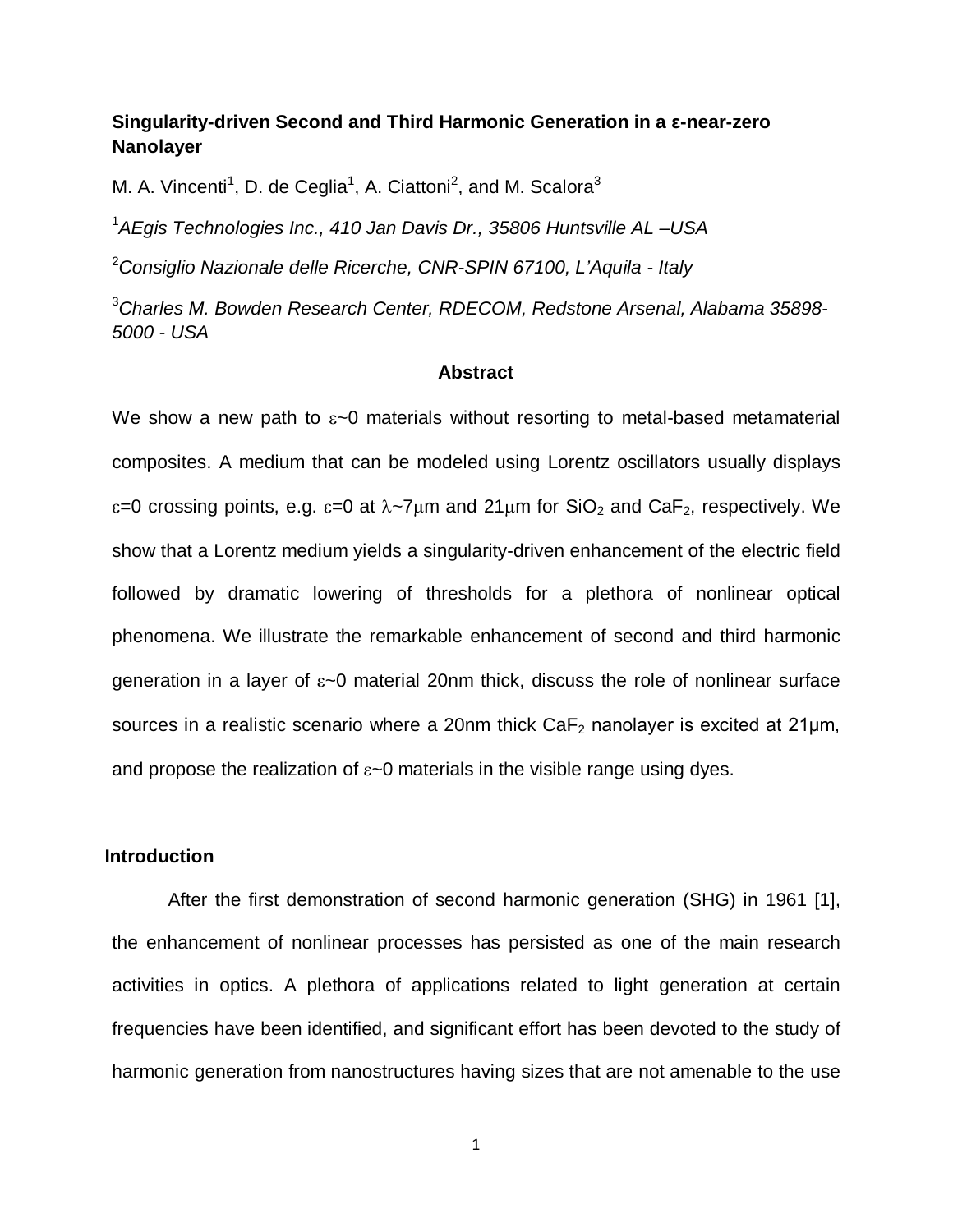of phase-matching or quasi-phase-matching approaches. Several solutions have been proposed, all aiming at the enhancement of the electric field, that range from simple nanocavities [2, 3] to more complicated photonic crystals [4, 5]. The introduction of more sophisticated artificial structures and renewed interest in the excitation of surface waves [6] along the metal surface, and enhanced transmission [7], for example, have lead investigators to ask questions of a fundamental nature about the linear and nonlinear optical properties of metals and metal-based structures [8-11]. Surface plasmons are bounded waves at the surface between two media, and are usually accompanied by strong field enhancement in sub-wavelength regions [12, 13]. This observation has led to the exploration of nonlinear optical processes in structures that operate in the enhanced transmission regime: for example, studies of hole- and slit-arrays filled with a nonlinear medium have demonstrated that a boost in the linear response coincides with the enhancement of SHG and/or third harmonic generation (THG) [14, 15].

Centrosymmetric materials such as metals do not possess intrinsic, dipolar, quadratic nonlinear terms. Nevertheless, metals display an effective second order nonlinearity that arises from a combination of symmetry breaking at the surface, magnetic dipoles (Lorentz force), inner core electrons, convective nonlinear sources and electron gas pressure [16]. They also possess a relatively large, third order nonlinearity that together with effective second order nonlinear sources introduce a non negligible contribution in the generated signals [8, 15, 17]. The detailed study and evaluation of these individual contributions has been made possible by the recent development of a dynamical model [16] for a nearly free electron gas where bound charges (or inner core electrons) also play a role in the determination of linear and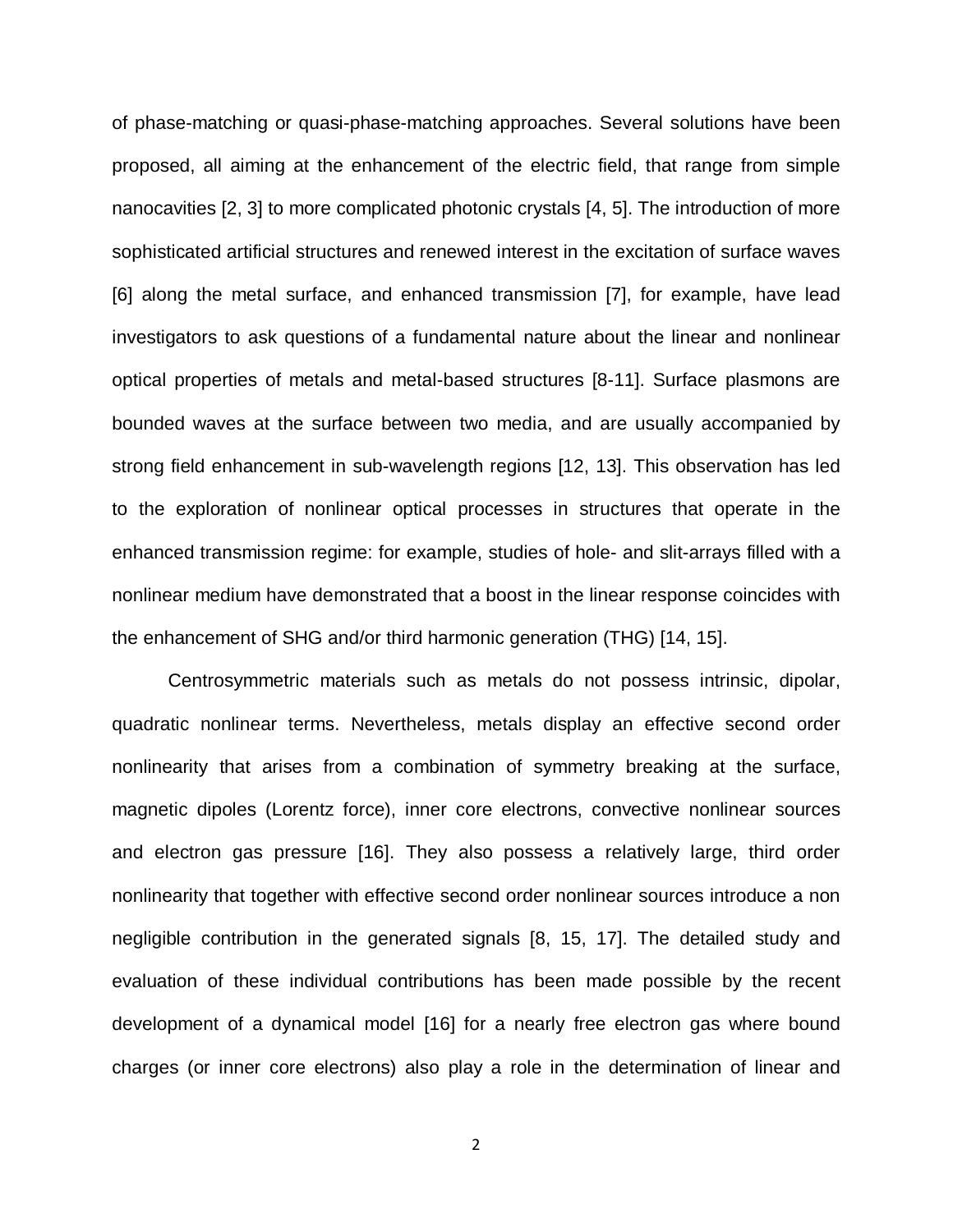nonlinear optical properties of metals [8, 17]. The model does not make any a priori assumptions about the relative weights of surface and volume sources, and has been shown to adequately predict SH and TH conversion efficiencies in centrosymmetric [16] and semiconductor materials [18], where only bound electrons are present.

Quite recently epsilon-near-zero  $(\epsilon$  -0) materials have been investigated for their peculiar linear [19, 20] and nonlinear optical properties [21-24]. In particular, studies in metal-dielectric composites having effective  $\varepsilon$ -0 have demonstrated that the extreme environment leads to significantly enhanced SH conversion efficiencies [22] and to peculiar memory and bistability features [23]. In fact, the longitudinal component of the (TM-polarized) electric field becomes singular anytime a material exhibits permittivity values close to zero due to the requirement that the longitudinal component of the displacement field be continuous [19-24].

In this manuscript we present the results of a theoretical investigation of SHG and THG from a 20nm-thick layer of an ideal uniform material having  $\varepsilon$ ~0 in the visible range. Harmonic generation is examined also by quantifying and comparing the role that surface and volume terms play with respect to intrinsic second and third order nonlinear susceptibilities, i.e.  $\chi^{(2)}$  and  $\chi^{(3)}$ . This evaluation becomes necessary because near the  $\varepsilon=0$  condition the longitudinal electric field may be enhanced from several hundreds to many thousands of times, resulting in strong nonlinear surface (quadrupole-like) and volume (magnetic dipole, electric quadrupole) sources beyond the contributions of the intrinsic nonlinearities. The nonlinear dynamics of bound electrons of ε~0 materials is thus modeled by explicitly including electric and magnetic forces as outlined in references [15, 16, 18]. Normalized conversion efficiencies of order 10<sup>-5</sup> and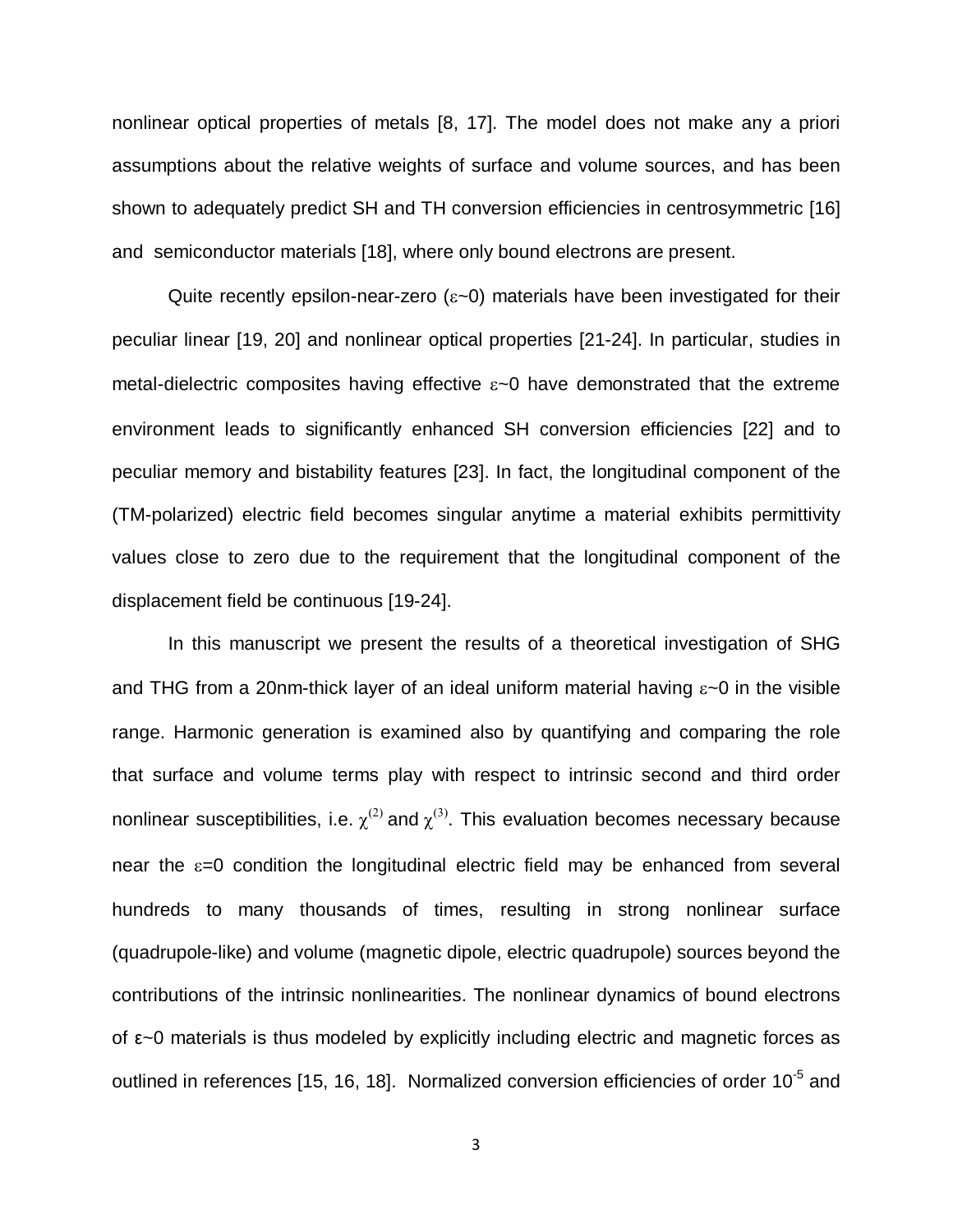$10^{-7}$  are predicted for SHG and THG, respectively, when a uniform layer only 20nm thick having  $\chi^{(2)}$ =20pm/V and  $\chi^{(3)}$ =10<sup>-20</sup>(m/V)<sup>2</sup> is illuminated with TM-polarized light and peak intensity of 40MW/cm<sup>2</sup>. A more realistic scenario is also examined, where a 20nm thick CaF2 ( $\chi^{(2)}$ =0 and  $\chi^{(3)}$ ~10<sup>-21</sup>(m/V)<sup>2</sup>) layer is illuminated at 21µm revealing how the generated harmonics resulting from symmetry breaking at the surface, magnetic dipole, and electric quadrupole contributions are significantly higher when compared with metals.

# **ε~0 condition and electric field enhancement**

As may easily be ascertained, any Lorentz-type material has readily accessible ε~0 regions [25], while most transparent materials materials display far-IR and deep UV Lorentz-type resonances. On the other hand, common semiconductors like GaAs, GaP, and Si display absorption resonances in the visible and UV ranges, have  $\varepsilon$ =0 crossing points near 250nm and 100nm, respectively [25]. Although this spectral region is certainly of interest, semiconductors usually present special challenges, and so for illustration purposes we explore alternative materials. For instance, fluorides (LiF,  $CaF<sub>2</sub>$ or MgF<sub>2</sub>) and oxides like SiO<sub>2</sub> have  $\varepsilon$ =0 crossing points in the 7-40 µm range [25], where they display metallic behavior. Another peculiarity of typical Lorentz systems is that absorption tends to be somewhat abated at the short-wavelength crossing point, where for example  $CaF<sub>2</sub>$  and  $SiO<sub>2</sub>$  exhibit comparatively smaller absorption than semiconductors at their short-wavelength  $\varepsilon=0$  crossing points, resulting in more favorable field enhancement conditions compared to semiconductors. For simplicity material X is modeled using a single species of resonant Lorentz oscillators that yields the following complex dielectric function: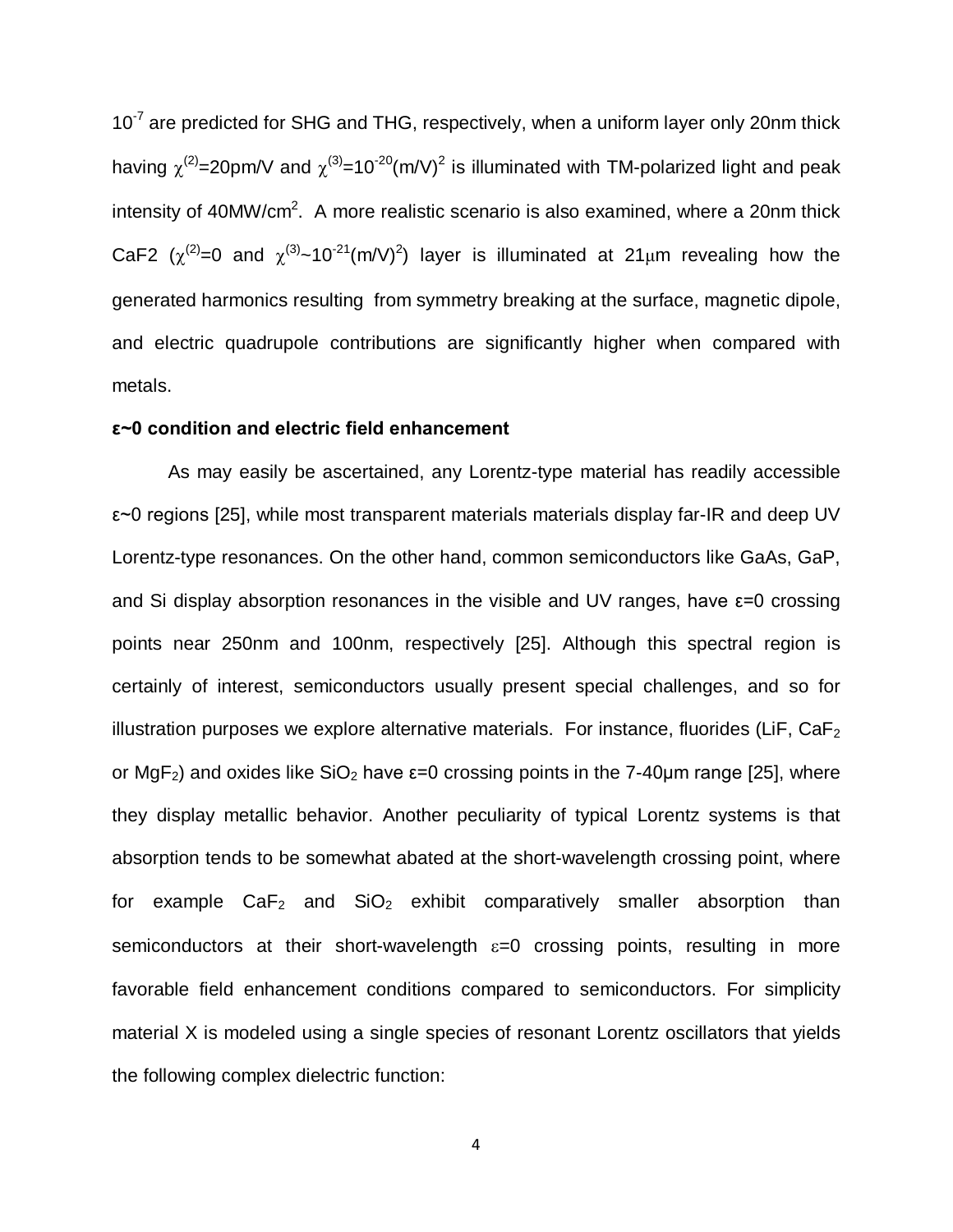$$
\varepsilon_{x}(\omega) = 1 - \frac{\omega_p^2}{\omega^2 - \omega_0^2 + i\gamma\omega}
$$
 (1)

where the plasma frequency  $ω_{p}=2ω_{r}$ , damping  $γ=10<sup>-2</sup>ω_{r}$ , the resonance frequency  $ω$ <sup>-</sup> $0.5ω$ <sub>*r*</sub>, and the reference frequency  $ω$ <sup>-2π</sup>*c*/1μm. These parameters produce a strong resonance at  $2\mu m$  (Fig.1 (b)) and a  $\varepsilon$ =0 crossing point that naturally displays limited absorption at  $\lambda$ ~485nm. That is to say, absorption is very much a part of the system that we study, but tune the field off-resonance, in a spectral region where absorption tends to subside. In order to give our results a more realistic slant near the crossing point we have chosen  $\gamma$  so that the resulting peak dielectric and index values are similar to those displayed by  $CaF<sub>2</sub>$ , with the exception that they are shifted toward the visible range. The main effect of choosing larger (smaller)  $\gamma$  is to reduce (increase) the maximum field amplitude in the material and, consequently, the strength of the nonlinear optical interaction.

The simple geometry of the structure under investigation is depicted in Fig.1 (a): a d=20nm thick layer of material X is illuminated with TM-polarized light. Incident wavelength and angle are varied to explore the linear properties of the slab and to evaluate the electric field enhancement inside the medium. As detailed elsewhere [19, 21], at the zero-crossing point linear transmission at normal incidence is nearly 100% (if absorption is neglected) and 0% for all other incident angles. If a material with non-zero damping is considered the transition between 100% and 0% transmission is more gradual: steepness of the transition thus also depends on material absorption.

We now focus on the electric field enhancement of this structure in the vicinity of the zero-crossing point for different incident angles. Choosing a 20nm layer has the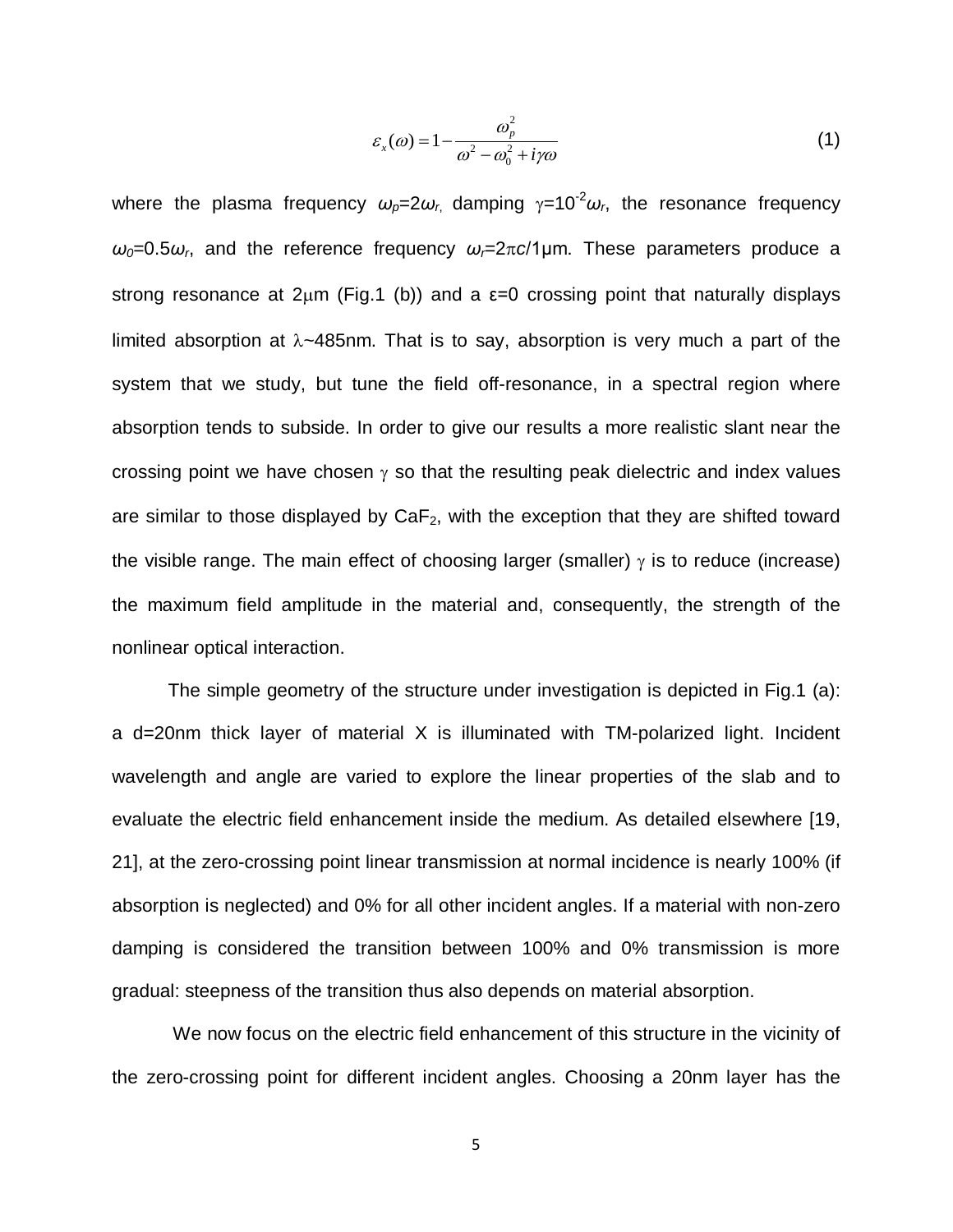advantage of removing cavity resonances that can interfere with the process and complicate the analysis [21-24]. The linear optical properties of the structure were calculated using a standard transfer matrix method (TMM) [26]. As Fig.2 (a) shows, the longitudinal electric field intensity is amplified approximately 400 times relative to the incident field.



**Fig.1:** (a) A pump (FF) is incident on a 20nm-thick layer of uniform material composed of Lorentz oscillators resonant at  $2\mu$ m. (b) Material dispersion and (c) detail of the  $\varepsilon$ =0 crossing region. As shown in (b) absorption is present in the system but the  $\varepsilon$ -0 condition occurs far from resonance.

As an example, we note that for  $\gamma=10^{-4}$  the field intensity is amplified approximately by a factor of 35000 compared to the incident field intensity, confirming the singularity-driven nature of the field near the crossing point. In the absence of other mechanisms (the thin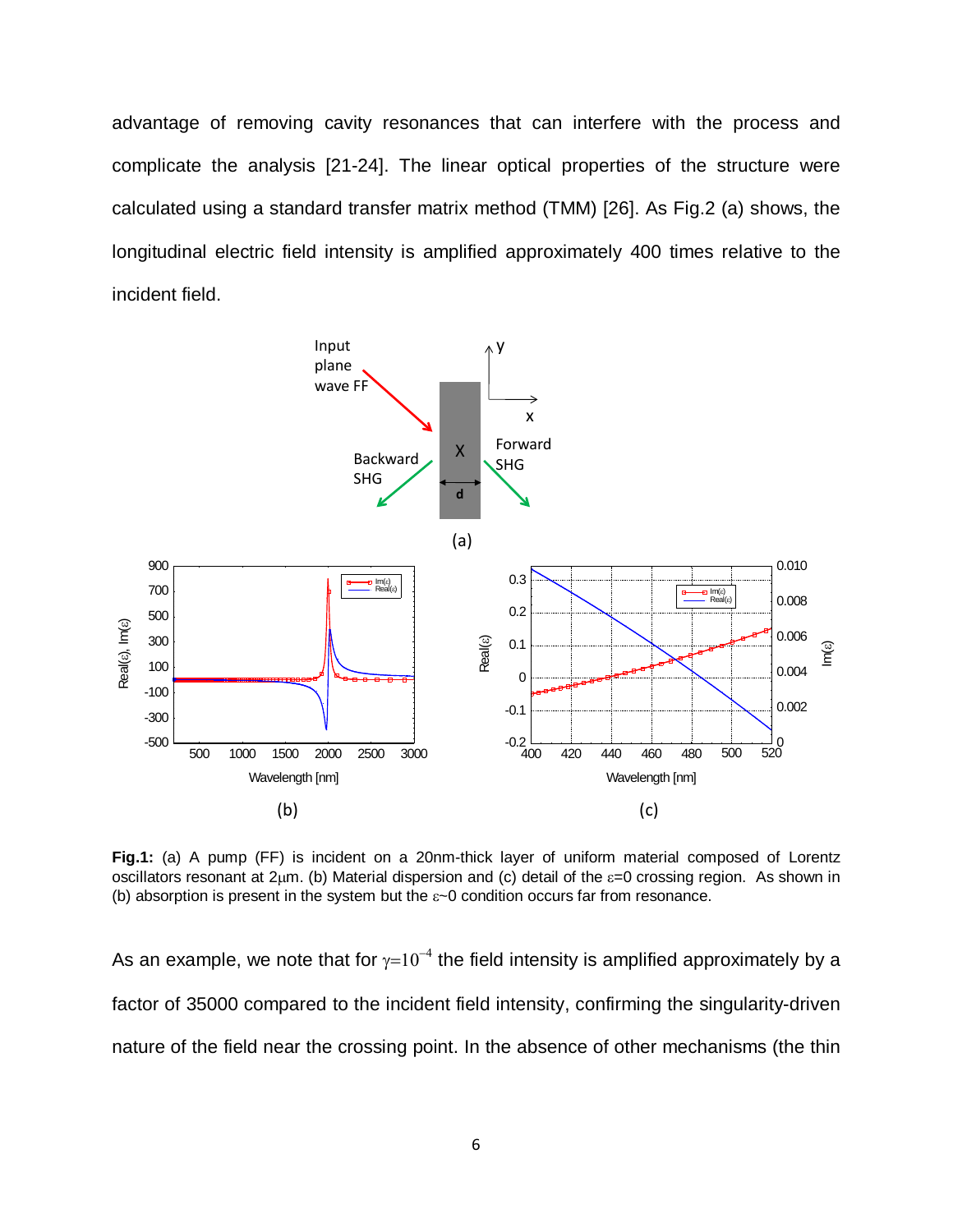layer is not resonant) the amplification of the field comes solely as a result of the fact that the longitudinal component of the displacement field must be continuous.



**Fig.2:** (a) Maximum intensity recorded inside the 20nm layer as a function of wavelength and incident angle, normalized with respect to the incident intensity. The intensity is distributed uniformly inside the layer with an amplification factor of ~400. (b) Transmission and absorption vs. wavelength when the field is incident at 12º. The peculiarity here is that maximum amplification occurs near the bottom of the transmission curve, (i.e. a rudimentary gap that forms when  $\varepsilon$  and  $\mu$  have opposite signs) where absorption is also a maximum: nearly 50% of the incident light is absorbed.

The excitation of a large longitudinal electric field, highlighted in reference [22] in the context of SHG from metal-dielectric composites, is associated with a transversely moving wave, and may be interpreted simply as a guided mode resonance inside the slab, i.e. a polariton in a more common vernacular. The formation of this mode is apparent from the analysis of transmission and absorption properties of the structure, where nanometer-size resonant features appear at relatively small angles. In Fig.2 (b) we also show transmission and absorption for a wave incident at 12º. It is evident that in this system overall absorption is not at all negligible, in spite of the fact that  $Im(\varepsilon)$  is relatively small, because absorption is proportional to the product  $Im(\epsilon)|E|^2$ . Therefore, increasing the imaginary part of the dielectric function must be paired with the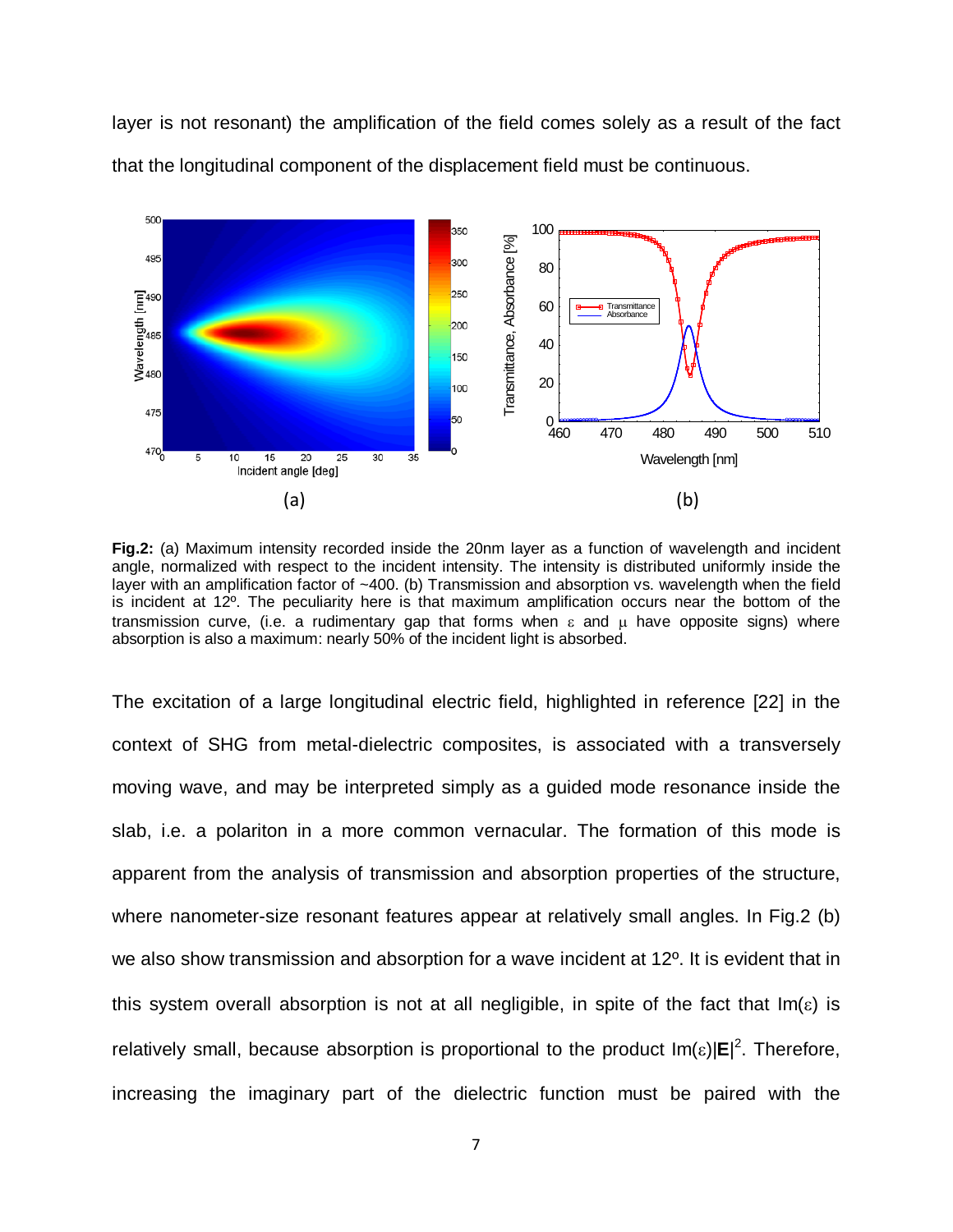localization properties of the field to properly assess absorption. We reiterate that no cavity resonances are excited, and that the enhancement of the field shown in Fig.2 (a) and (b) comes solely as a result of approaching the  $\varepsilon$ =0 conditions.

#### **Nonlinear Results for a representative ε~0 medium having bulk nonlinearities**

The nonlinear calculations were performed using three different methods: (i) finite difference time domain and (ii) fast Fourier transform spectral techniques, which were both used to also study the effect of surface, magnetic and quadrupolar sources, and (iii) Comsol Multiphysics [27] for the CW regime. Methods (i) and (ii) consist of a classical oscillator model under the action of internal forces (damping, linear and nonlinear restoring forces) and external forces due to the applied fields. The basic equations of motion are derived in details in reference [16] to describe second and third harmonic generation from the surface and volume of metal-based nanostructures and nanocavities. In references [15] and [18] the technique was extended to include the effects of second and third order nonlinearities of materials like GaP and GaAs, which have anisotropic  $\chi^{(2)}$  and  $\chi^{(3)}$  tensors. So the methods are quite general, and can handle vector field propagation in two dimensions and time.

In Figs.3 (a) and (b) we report conversion efficiencies for SHG and THG vs. incident angle and wavelength for the idealized case. We remark that harmonic generation follows the intensity enhancement profile of Fig. 2 (a), reaching efficiencies of order 10<sup>-5</sup> for SHG and 10<sup>-7</sup> for THG when  $\gamma=10^{-2}$ , which increase to 10<sup>-3</sup> and 10<sup>-5</sup> respectively, when  $\gamma=10^{-4}$ . In order to provide context for these conversion efficiencies we compared these results with the predictions of SHG and THG made in reference [15]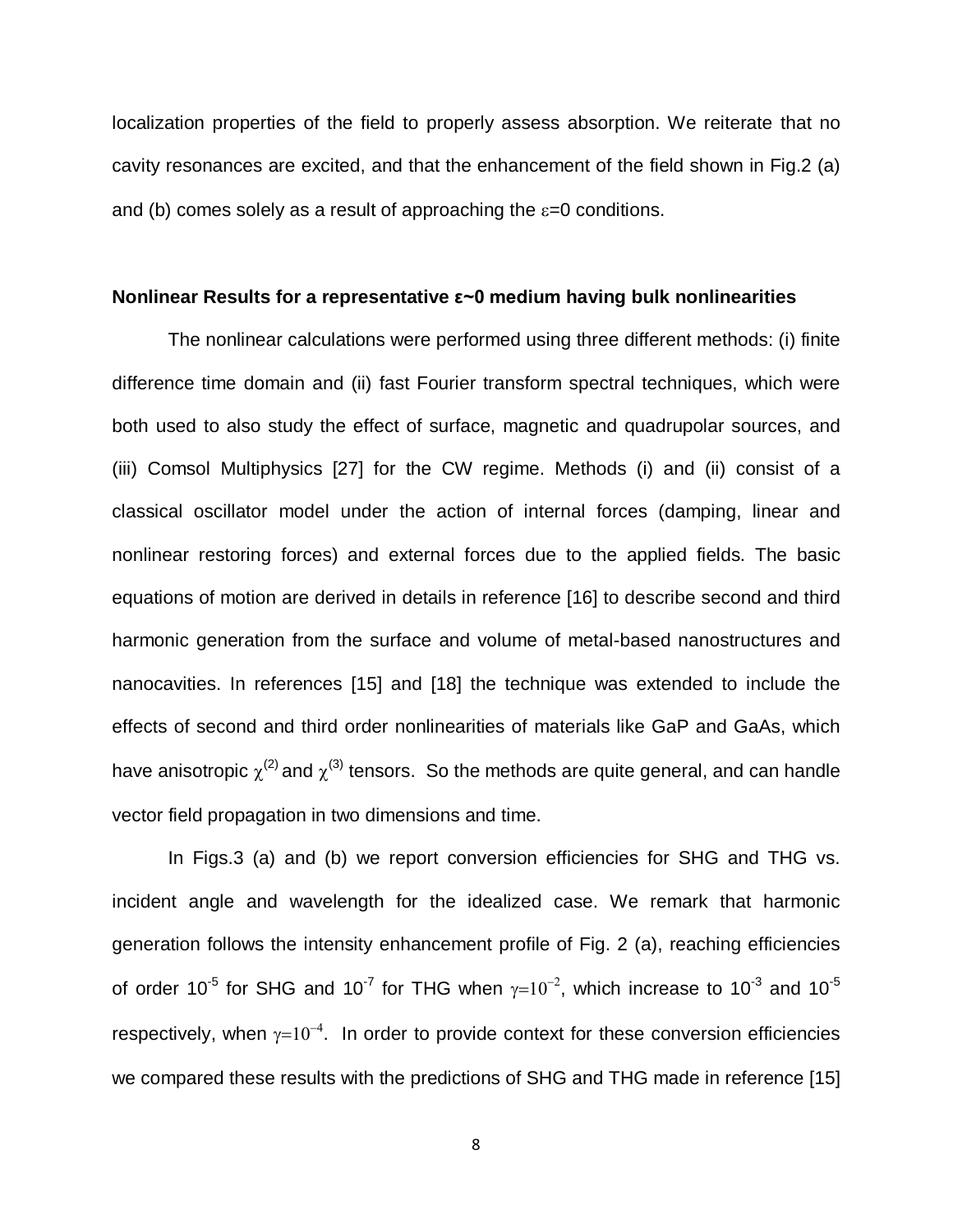for a resonant metal grating 100nm thick, filled with GaAs. In that case, using intensities of order 2GW/cm<sup>2</sup> (fifty times larger than presently),  $\chi^{(2)}$ =100pm/V (five times larger) for GaAs, and  $\chi^{(3)}$ =10<sup>-15</sup>(m/V)<sup>2</sup> (five orders of magnitudes larger!) in the bulk metal [17], the best conversion efficiencies attainable were  $10^{-6}$  and  $10^{-4}$  for SHG and THG, respectively, which are arguably comparable to the conversion efficiencies that we report for a far simpler structure consisting of a uniform nanolayer of ε~0 materials. One could then also reasonably argue that there may be significant advantages and new opportunities in exploiting the nonlinear optical properties of ε~0 materials.



**Fig.3:** (a) SH and TH conversion efficiencies vs. incident angle for the 20nm layer of Fig.1 (a). (b) Emitted spectra for SH and TH fields centered at 242nm and 161nm at 18°.  $\chi^{(2)}$ =20pm/V and  $\chi^{(3)}$ =10<sup>-20</sup>(m/V)<sup>2</sup>.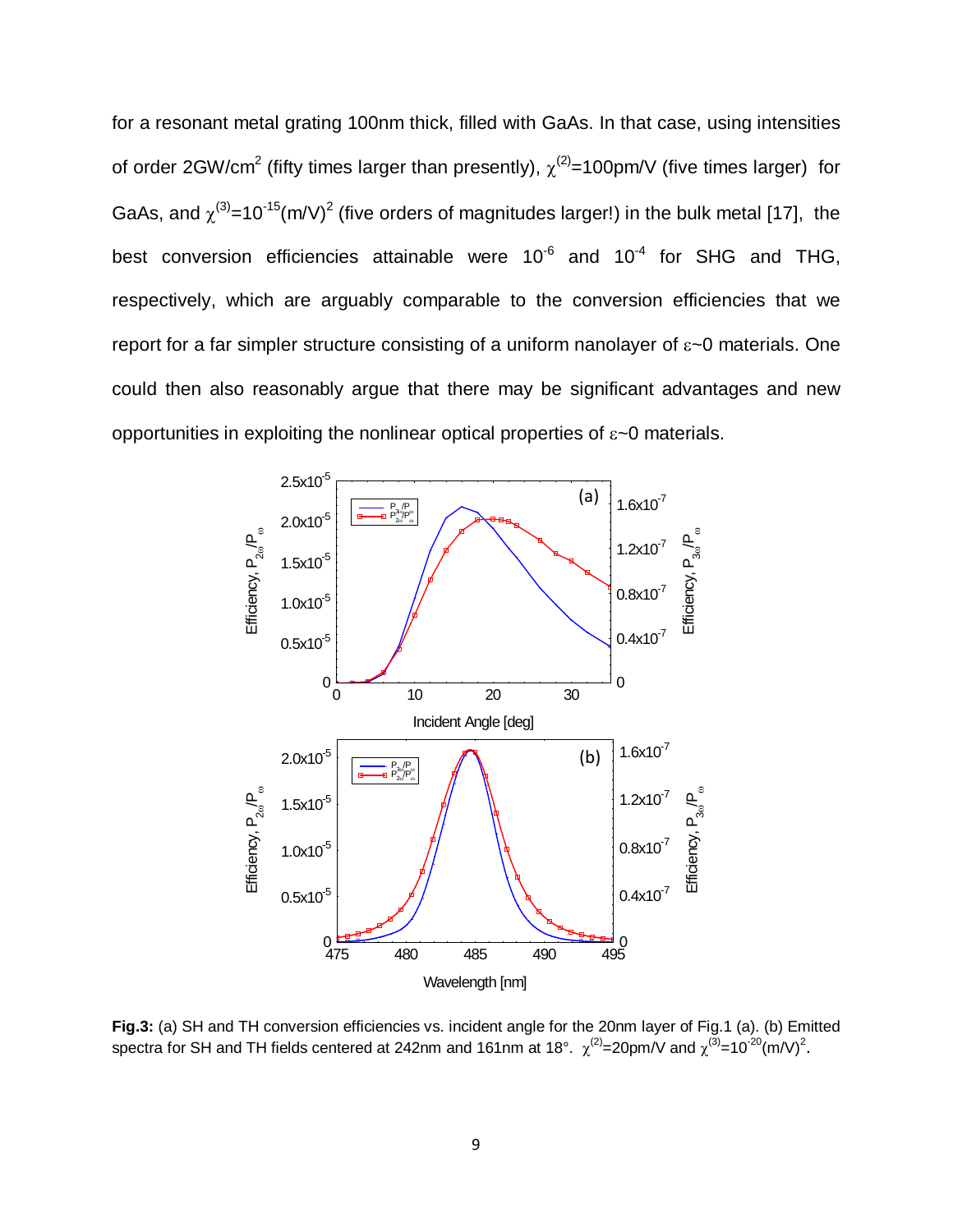### **Nonlinear Results for CaF**<sub>2</sub> **nanolayer**

The kinds of field enhancement and jumps that we are discussing occur over very short distances and naturally raise the possibility that harmonic generation from surface, magnetic dipole and quadrupolar sources may come into play in centrosymmetric materials, or media with small  $\chi^{(2)}$  and/or  $\chi^{(3)}$ . In modeling the medium care must thus be taken to include and assess these effects. For this reason we use the model briefly mentioned above outlined in references [15, 16, 18].

The question that one now may ask is how to best achieve conditions for experimental verification of enhanced harmonic generation near the  $\varepsilon=0$  points. Although semiconductors like Si and GaP display relatively low absorption at  $\lambda$ ~100nm, fluorides and glasses may be directly addressed using appropriate IR sources. As a practical example we calculated the maximum intensity for the longitudinal electric field inside a 20nm thick layer of  $CaF<sub>2</sub>$ , and in Fig.4 we report the results using data found in reference [25]. The electric field intensity is amplified approximately 32 times relative to the incident value. Although it is smaller compared to the hypothetical material cited in Fig.2, one can easily see that the main features are nearly identical. Clearly absorption plays an important role in that it shifts the optimal incident angle to higher values, rescales maximum field enhancement, and at the same time broadens the useful bandwidth. Similarly to LiF and Si, CaF<sub>2</sub> has a cubic crystal structure, with  $\chi^{(2)}$ ~0 and  $\chi^{(3)}$ ~10<sup>-21</sup> m<sup>2</sup>/V<sup>2</sup> [28, 29]. A zero  $\chi^{(2)}$  and a reduction of local field intensity rescales SH and TH conversion efficiencies down to approximately 10<sup>-9</sup>. This reduction notwithstanding, the predicted SH conversion efficiency is still some two to three orders of magnitude larger than efficiencies recorded when metal surfaces are illuminated with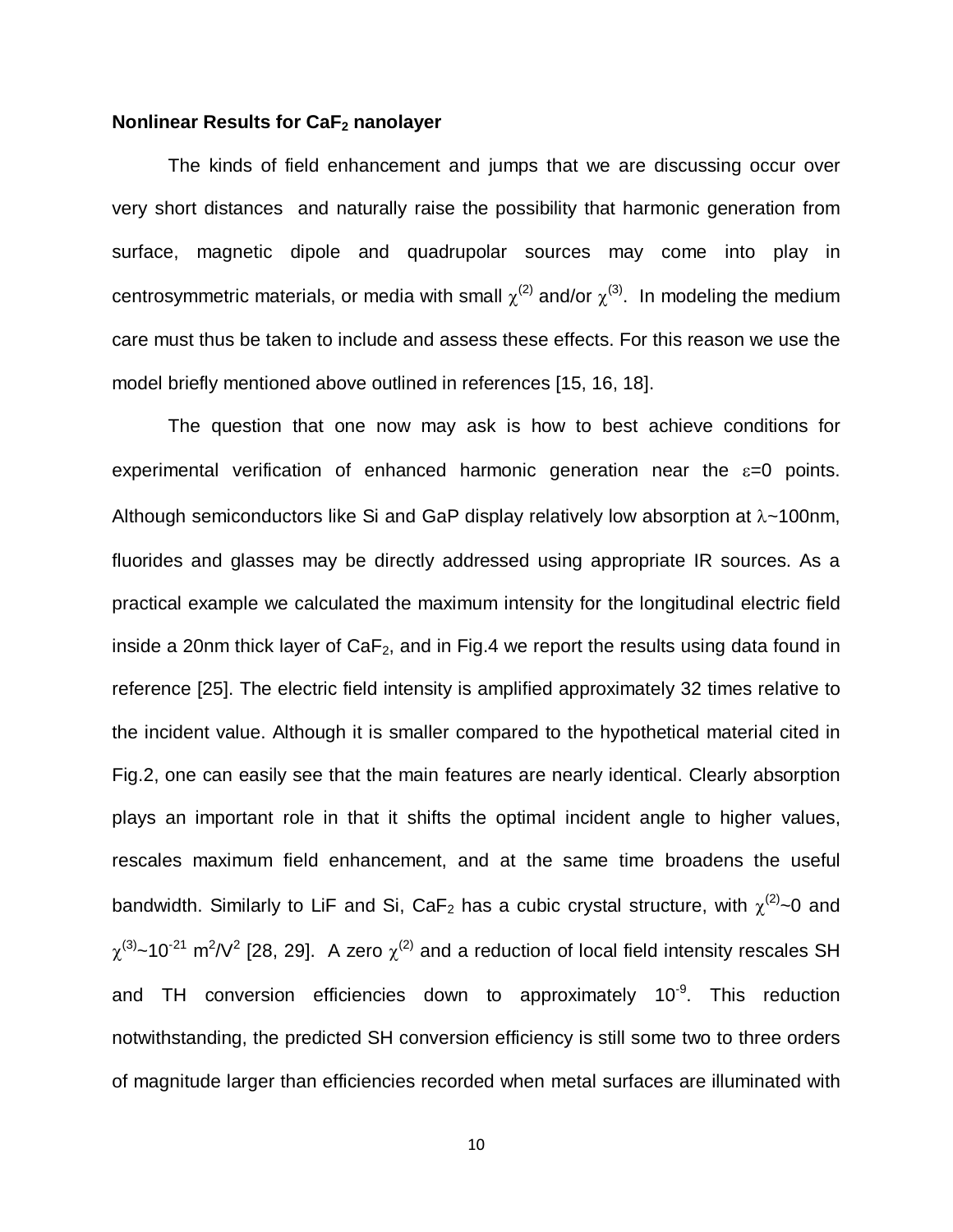similar intensities [30], thus making  $\varepsilon$  materials clearly competitive with nonlinear plasmonic nanostructures.



**Fig.4:** Maximum field intensity calculated inside a 20nm CaF<sub>2</sub> layer as a function of wavelength and incident angle, normalized with respect to the incident field intensity. The intensity is distributed uniformly inside the layer with an amplification factor of  $\sim$ 32. We used actual data for CaF<sub>2</sub> found in reference [25].

 $CaF<sub>2</sub>$  may be pumped directly at a wavelength of approximately 21 $\mu$ m with a tunable laser source similar to that described in reference [31]. At the same time, some engineering may be required to improve field enhancement and as an alternative it may be possible to approach the problem in the visible or IR ranges using glasses or liquids doped with dyes [32], such as Coumarin C500, Rhodamine 6G, whose optical loss compensation effects have been recently demonstrated [33, 34]. Typical visible and near-IR dyes that are commercially available have near-Lorentzian absorption profiles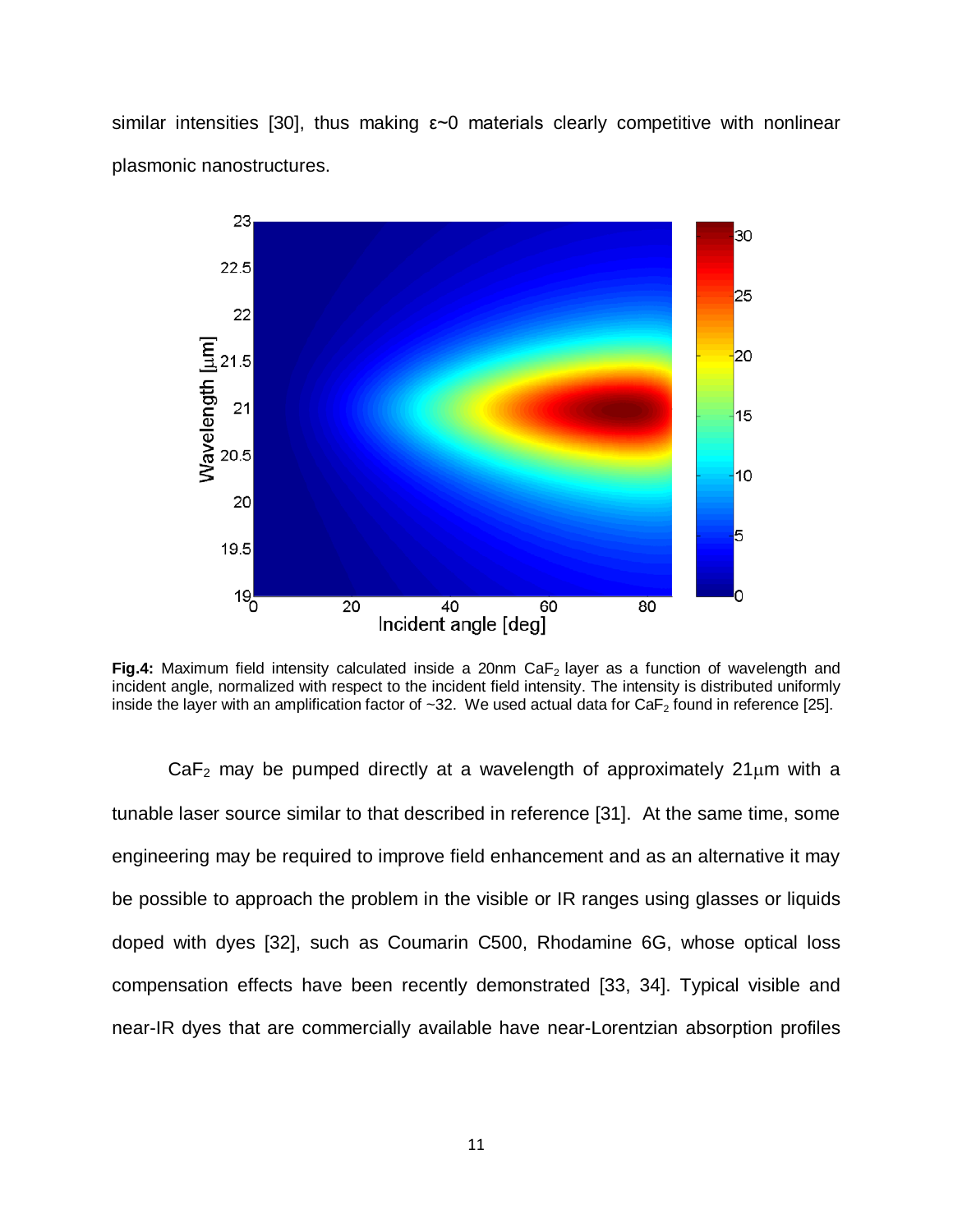and may be properly engineered to reduce dramatically optical losses in the region where the real part of the effective permittivity crosses the zero [35, 36].

# **Conclusions**

In summary we have presented a new type of  $\varepsilon$  material whose topology does not require a metal-dielectric metamaterial infrastructure. Using this simple approach we are able to extract a unique type of phenomenology that lowers the threshold for a wealth of nonlinear optical phenomena, from harmonic generation to optical bistability and switching, and from quantum optical interaction like stimulated Raman scattering to soliton formation and high field ionization, to name a few. We have investigated harmonic generation in media with relatively small  $\chi^{(2)}$  and  $\chi^{(3)}$  (20pm/V and 10<sup>-20</sup>m<sup>2</sup>/V, respectively) and in centrosymmetric  $CaF<sub>2</sub>$ , and predicted much improved SHG and THG conversion efficiencies compared with plasmonic nanostructures with only a few  $MW/cm<sup>2</sup>$  of input power in the presence of realistic absorption. Strong electric field enhancement inside the nanolayer is due to the continuity of the longitudinal component of the displacement field which in ε~0 materials causes the relative component of the electric field to approach singular behavior. Our calculations also show that symmetry breaking and nonlinear volume sources arising from magnetic dipoles and electric quadrupoles have to be included to model centrosymmetric materials like  $CaF<sub>2</sub>$ . Finally, it is clear that while some molecular and material engineering may be required for experimental verification, it should also be apparent that an equally clear and relatively straightforward path now exists to the development of exotic and extreme nonlinear optical phenomena in the  $KW/cm<sup>2</sup>$  range.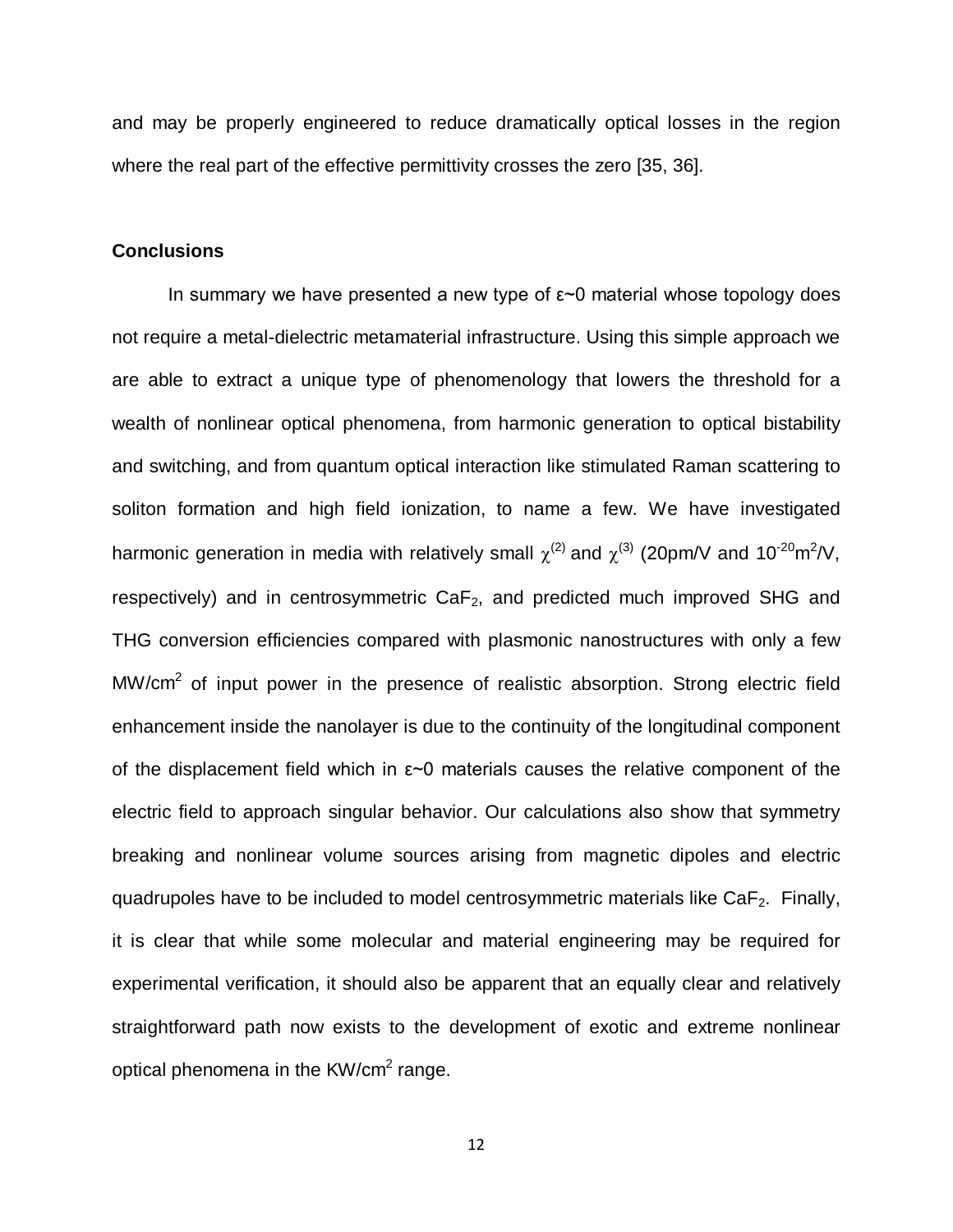### **References**

- [1] P. Franken, A. Hill, C. Peters, and G. Weinreich, "Generation of Optical Harmonics," *Physical Review Letters* **7,** 118 (1961).
- [2] H. Cao, D. B. Hall, J. M. Torkelson, and C.-Q. Cao, "Large enhancement of second harmonic generation in polymer films by microcavities", *Appl. Phys. Lett.* **76**, 538 (2000).
- [3] [J. Trull,](javascript:searchAuthor() [R. Vilaseca,](javascript:searchAuthor() [Jordi Martorell,](javascript:searchAuthor() and [R. Corbalán,](javascript:searchAuthor() "Second-harmonic generation in local modes of a truncated periodic structure", Opt. Lett **20**, 1746 (1995).
- [4] J. Martorell, R. Vilaseca, and R. Corbalán, "Second harmonic generation in a photonic crystal", Appl. Phys. Lett. **70**, 702 (1997).
- [5] M. [Scalora,](http://publish.aps.org/search/field/author/Scalora_M) M. J. [Bloemer,](http://publish.aps.org/search/field/author/Bloemer_M_J) A. S. [Manka,](http://publish.aps.org/search/field/author/Manka_A_S) J. P. [Dowling,](http://publish.aps.org/search/field/author/Dowling_J_P) C. M. [Bowden,](http://publish.aps.org/search/field/author/Bowden_C_M) [R.](http://publish.aps.org/search/field/author/Viswanathan_R) [Viswanathan,](http://publish.aps.org/search/field/author/Viswanathan_R) and J. W. [Haus](http://publish.aps.org/search/field/author/Haus_J_W) , "Pulsed second-harmonic generation in nonlinear, one-dimensional, periodic structures", Phys. Rev. A **56**, 3166 (1997).
- [6] W. L. Barnes, A. Dereux, and T. W. Ebbesen, "Surface plasmon subwavelength optics", *Nature* **424**, 824 (2003).
- [7] T. W. Ebbesen, H. J. Lezec, H. F. Ghaemi, T. Thio, and P. A. Wolff, "Extraordinary optical transmission through sub-wavelength hole arrays," *Nature* **391**, 667 (1998).
- [8] D. T. Owens, C. Fuentes-Hernandez, J. M. Hales, J. W. Perry, and B. Kippelen, "A comprehensive analysis of the contributions to the nonlinear optical properties of thin Ag films," J. Appl. Phys. **107**, 123114 (2010).
- [9] D. Krause, C. W. Teplin, and C. T. Rogers, "Optical surface second harmonic measurements of isotropic thin-film metals: Gold, silver, copper, aluminum, and tantalum," J. Appl. Phys. **96**, 3626 (2004).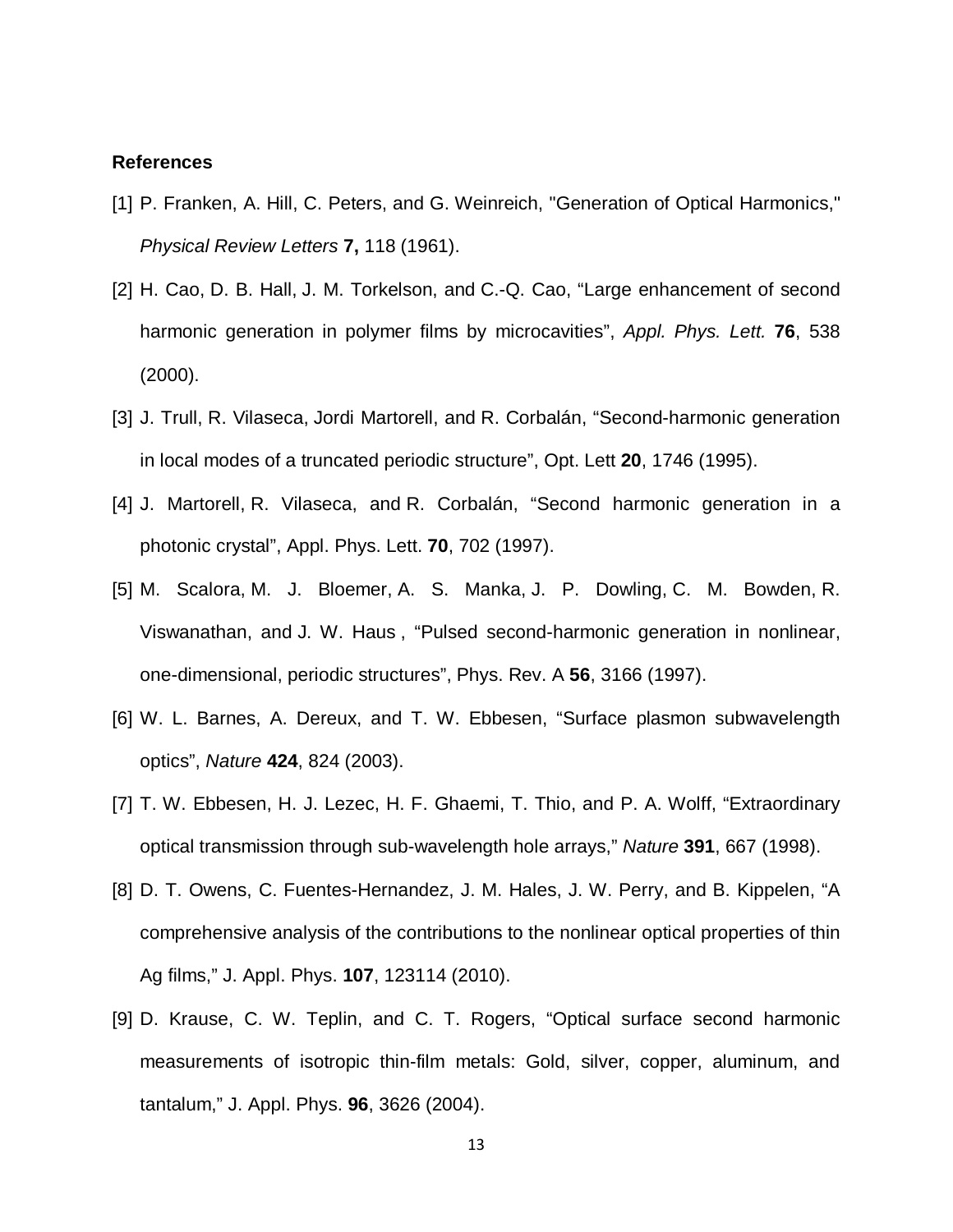- [10] A. Nahata, R. A. Linke, T. Ishi, and K. Ohashi, "Enhanced nonlinear optical conversion from a periodically nanostructured metal film," Opt. Lett. **28**, 423 (2003).
- [11] M. Airola, Y. Liu, and S. Blair, "Second-harmonic generation from an array of sub-wavelength metal apertures," J. Opt. A, Pure Appl. Opt. **7**, S118 (2005).
- [12] H. Raether, *Surface Polaritons on Smooth and Rough Surfaces and on Gratings*, Springer-Verlag, Berlin (1988).
- [13] S. Meier, *Plasmonics: Fundamentals and applications*, Springer New York (2007).
- [14] W. Fan, S. Zhang, N. C. Panoiu, A. Abdenour, S. Krishna, R. M. Osgood, K. J. Malloy, and S. R. J. Brueck, "Second Harmonic generation from a nanopatterned isotropic nonlinear material," Nano Lett. **6**, 1027 (2006).
- [15] M. A. Vincenti, D. de Ceglia, V. Roppo, and M. Scalora, "Harmonic generation in metallic, GaAs-filled nanocavities in the enhanced transmission regime at visible and UV wavelengths", Opt. Express **19**, 2064 (2011).
- [16] M. Scalora, M. A. Vincenti, D. de Ceglia, V. Roppo, M. Centini, N. Akozbek, and M. J. Bloemer, "Second and Third Harmonic Generation in Metal-Based Structures," Phys. Rev. A **82**, 043828 (2010).
- [17] N. N. Lepeshkin, A. Schweinsberg, G. Piredda, R. S. Bennink, and R. W. Boyd, "Enhanced nonlinear optical response of one-dimensional metal-dielectric photonic crystals," Phys. Rev. Lett. **93**, 123902 (2004).
- [18] V. Roppo, J. Foreman, N. Akozbek, M.A. Vincenti, and M. Scalora, "Third Harmonic Generation at 223nm in the Metallic Regime of GaP", Applied Physics Letters **98**, 111105 (2011).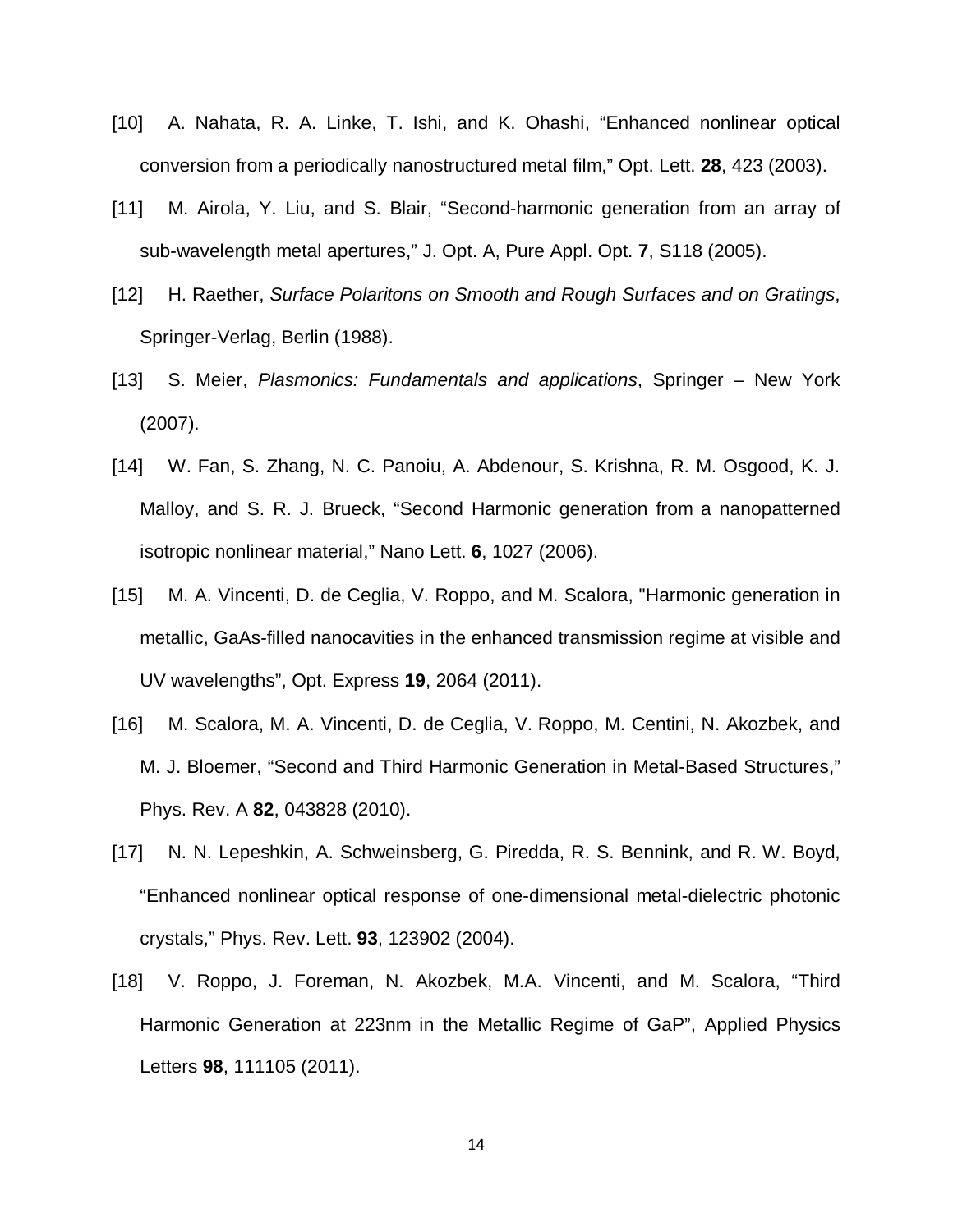- [19] M. [Silveirinha](http://publish.aps.org/search/field/author/Silveirinha_Mario) and N. [Engheta,](http://publish.aps.org/search/field/author/Engheta_Nader) "Tunneling of Electromagnetic Energy through Subwavelength Channels and Bends using *ε*-Near-Zero Materials", Phys. Rev. Lett. **97**, 157403 (2006) .
- [20] A. [Alù,](http://publish.aps.org/search/field/author/Alu_Andrea) M. G. [Silveirinha,](http://publish.aps.org/search/field/author/Silveirinha_Mario_G) A. [Salandrino,](http://publish.aps.org/search/field/author/Salandrino_Alessandro) and N. [Engheta,](http://publish.aps.org/search/field/author/Engheta_Nader) "Epsilon-near-zero metamaterials and electromagnetic sources: Tailoring the radiation phase pattern", Phys. Rev. B **75**, 155410 (2007)
- [21] A. [Ciattoni,](http://publish.aps.org/search/field/author/Ciattoni_A) C. [Rizza,](http://publish.aps.org/search/field/author/Rizza_C) and E. [Palange,](http://publish.aps.org/search/field/author/Palange_E) "Extreme nonlinear electrodynamics in metamaterials with very small linear dielectric permittivity", Phys. Rev. A **81**, 043839 (2010).
- [22] A. Ciattoni, "Highly efficient second-harmonic generation from indefinite epsilonnear-zero slabs of subwavelength thickness", http://arxiv.org/abs/1103.2864 (2011).
- [23] [A. Ciattoni,](javascript:searchAuthor() [C. Rizza,](javascript:searchAuthor() and [E. Palange,](javascript:searchAuthor() "Transmissivity directional hysteresis of a nonlinear metamaterial slab with very small linear permittivity," Opt. Lett. **35**, 2130 (2010).
- [24] [A. Ciattoni,](javascript:searchAuthor() [C. Rizza,](javascript:searchAuthor() and [E. Palange,](javascript:searchAuthor() "All-optical active plasmonic devices with memory and power-switching functionalities based on *ε*-near-zero nonlinear metamaterials," Phys. Rev. A **83**, 043813 (2011)
- [25] E. D. Palik, *Handbook of Optical Constants of Solids* (Academic Press, London-New York (1985).
- [26] Grant R. Fowles, *Introduction to Modern Optics* (Courier Dover Publications, 1989).
- [27] Comsol Multiphysics,<http://www.comsol.com/>